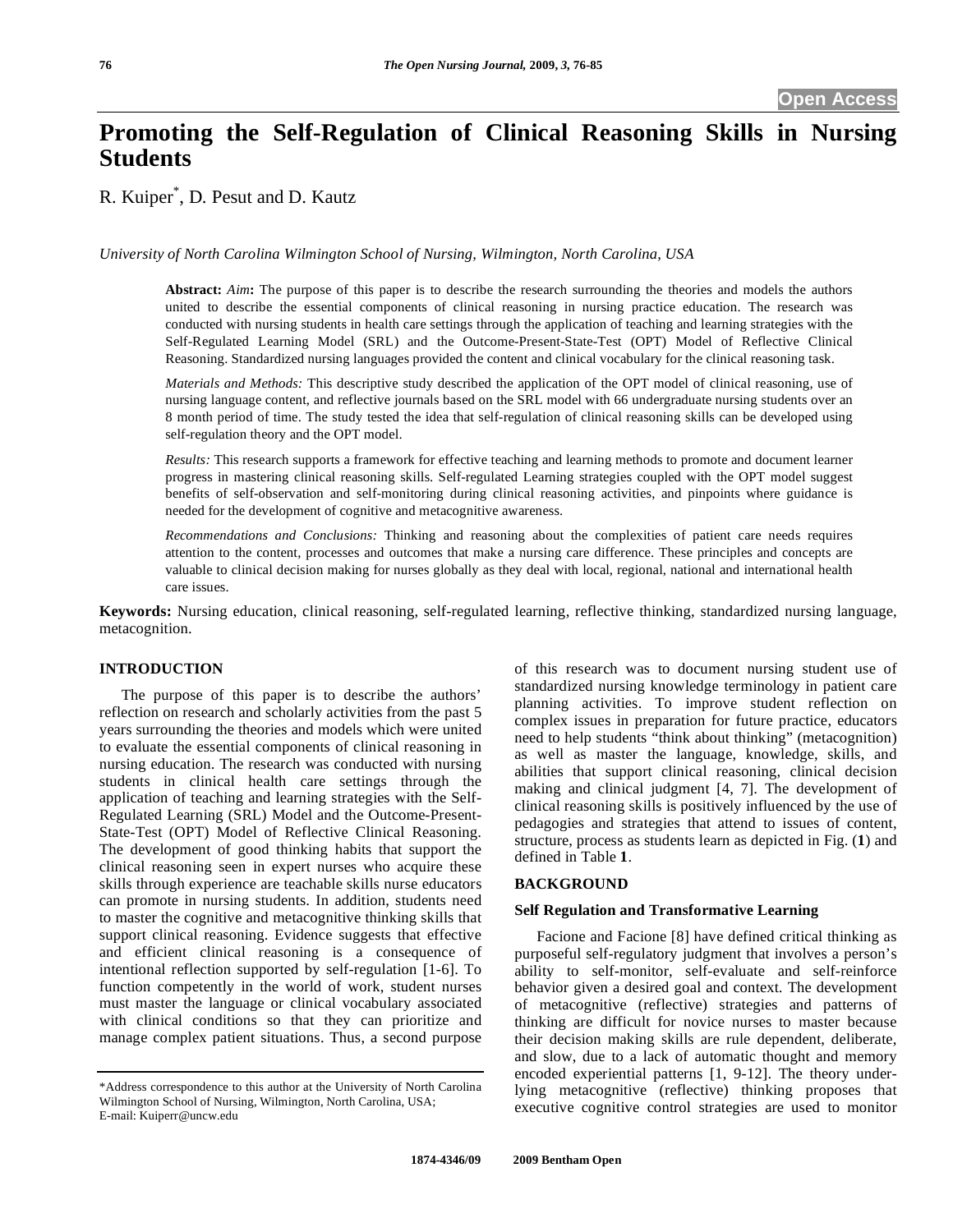*Promoting the Self-Regulation of Clinical Reasoning Skills in Nursing Students The Open Nursing Journal, 2009, Volume 3* **77**



**Fig. (1).** Content -Structure -Process - Strategies of Clinical Reasoning.

## **Table 1. Definition of Terms**

| <b>Term</b>                        | <b>Definition</b>                                                                                                                                                                                                                                                                                                                                                                                                                                                                                                                                                                               |  |  |  |
|------------------------------------|-------------------------------------------------------------------------------------------------------------------------------------------------------------------------------------------------------------------------------------------------------------------------------------------------------------------------------------------------------------------------------------------------------------------------------------------------------------------------------------------------------------------------------------------------------------------------------------------------|--|--|--|
| <b>Clinical Reasoning</b>          | A process that enables one to collect data, solve problems and make decisions and judgments to provide quality nursing care in<br>the workplace. Effective and efficient clinical reasoning requires knowledge, skills, and abilities grounded in reflection supported<br>by an individual's capacity for self-regulation and lead to the development of expertise $[1-3, 5]$ .                                                                                                                                                                                                                 |  |  |  |
| <b>Clinical Reasoning</b><br>Web   | A clinical reasoning web is similar to a concept map of relationships among nursing diagnoses or care needs that result from<br>medical conditions [26]. Determining the interrelationships among nursing diagnoses reveals a priority patient problem that when<br>rectified, would resolve the other patient problems associated with the medical condition.                                                                                                                                                                                                                                  |  |  |  |
| Cognition                          | Critical thinking or the intellectual work that involves reasoning and self-discipline using particular skills such as interpretation,<br>analysis, evaluation, and inference [8].                                                                                                                                                                                                                                                                                                                                                                                                              |  |  |  |
| Metacognition                      | Reflective thinking or a level of consciousness that exists through executive control and self-communication about experiences to<br>monitor and manipulate cognitive processes and progress [5, 15].                                                                                                                                                                                                                                                                                                                                                                                           |  |  |  |
| OPT Model of<br>Clinical Reasoning | The OPT model of clinical reasoning provides structure for clinical reasoning and allows the user to frame and attribute meaning<br>to client stories and evidence while concurrently considering relationships among diagnoses, interventions, and outcomes to<br>make judgments. The user can consider many nursing care problems simultaneously and consider how they interact and influence<br>each other. This systems thinking enables one to discern which priority problem contributes the most influence and which is most<br>important to consider in terms of care planning [5, 31]. |  |  |  |
| Self-Regulated<br>Learning Model   | A theoretical structure that explains how clinical reasoning skills can be acquired through reflective thinking and critical thinking.<br>Guided reflection using self-regulated learning strategies promotes the development of metacognitive insights to use critical<br>thinking skills for clinical reasoning in particular clinical situations [4]. The self-regulated learning process includes behavioral<br>self-regulation, metacognitive self-monitoring, and environmental structuring to adapt thinking skills to any one particular<br>situation.                                  |  |  |  |
| Self-Regulation                    | When cognitive processes are regulated by executive control processes of metacognition and include the skills of self-monitoring,<br>self-evaluation, and self-reinforcement in the pursuit of goals [18].                                                                                                                                                                                                                                                                                                                                                                                      |  |  |  |

and influence cognitive skills and progress [5, 13]. The intentional teaching and learning of such executive cognitive control strategies was the focus of this study.

# **The Reflective Self-Regulation Learning (SRL) Model**

 Kuiper [2-3] has developed a model of reflective SRL in nursing shown in Fig. (**2**). The model describes selfregulation as a dynamic process that includes the observations of behaviors and self regulation of reactions to make self-judgments of competence and areas for improvement for clinical reasoning. The environmental selfregulation of skills, activities, physical context and relationships with preceptors, staff and patients is necessary to determine the context where clinical reasoning takes place. Metacognitive self-regulation includes metacognitive (reflective) self-correction associated with the use of knowledge, and thinking strategies that are used to determine goals. These three types of self-regulation support the development and acquisition of higher order thinking skills such as interpretation, analysis, inference, explanation and evaluation. As individuals move through the states and stages of concrete experience, reflective observation, abstract conceptualization and active experimentation learning occurs [14]. The faculty role is to guide students through the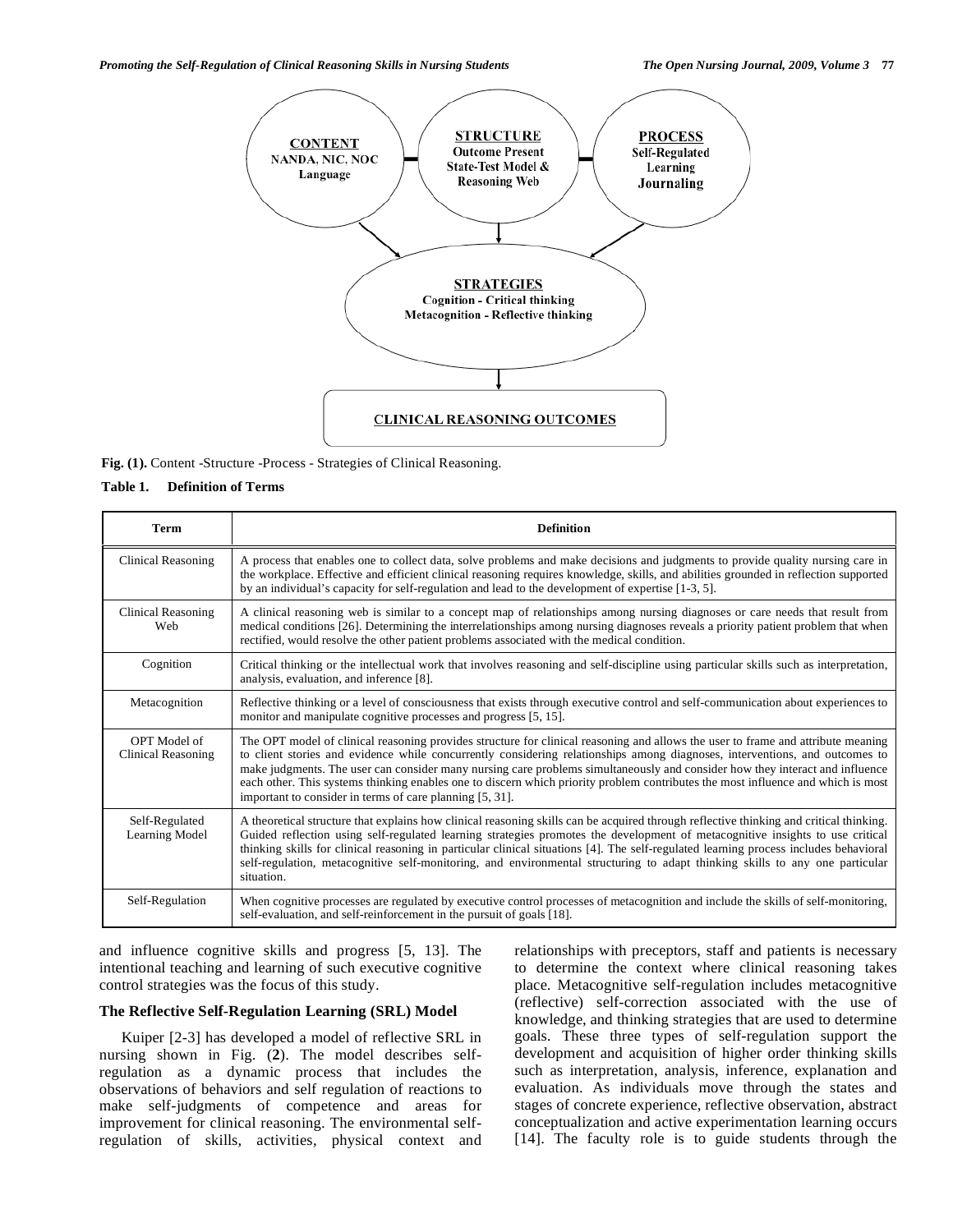



**Fig. (2).** Reflective Self-Regulated Learning in Nursing.

process to correct errors in faulty thinking and encourage deeper levels of reflection.

 Educators can scaffold the process and enhance the acquisition of self-regulation by helping students through the use of journaling with SRL prompts in a given learning episode. Such prompts provide a stimulus to the internal selftalk that supports self-regulation. For example, Table **2** illustrates the SRL prompts that conceptualize the pieces of the model in Fig (**2**).

 Self-regulation training supports the process and development of three important kinds of reflection. *Content reflection* is thinking about the actual experience. *Process reflection* is thinking how to handle the experience. *Premise reflection* involves examining long held, socially constructed assumptions, beliefs, and values about the experience or problem [15]. Higher-order thinking and reflection begins when one determines the complexity and uncertainty about solutions to a particular problem [16]. Uncertain and complex situations, such as those involved in most nursing care scenarios do not depend on simple authoritative answers but require evaluation of beliefs, assumptions and hypotheses of possible interpretations of available data [14]. Table **2** displays the SRL prompts that were used to promote content, process and premise reflection and were designed from the SRL model displayed in Fig. (**2**).

 The processes of SRL (Fig. **2** and Table **2**) promote the mastery of metacognitive or reflective thinking, which is a key ingredient in the development of clinical reasoning. The self-regulatory strategies are those that students use to monitor, control and regulate cognition or thinking and academic behavior [17, 18]. Helping students develop metacognitive or reflective thinking fosters the self-confidence

# **Table 2. Self-Regulated Learning Prompts for Use with the OPT Model**

- 1. I obtained the most accurate data for the client story by…
- 2. When I think about the essence of this story, I think…
- 3. When I search for the evidence that supports the particular nursing diagnoses, I think I…
- 4. When I look back on the diagnoses that emerge…
- 5. When I prepare to frame the situation I…
- 6. I make sure I define the present state by…
- 7. I make sure I define the outcome state by…
- 8. When I think about the gap between the outcome and present state situation…
- 9. When I need resources or help to fill this gap…
- 10. I think I can assist the client to achieve the outcome state because…and if I have difficulty I…
- 11. As I look back, I know the outcome was achieved by...
- 12. I think I could change the outcome state:
	- a. If I spend more time on…
	- b. If I spend less time on…
- 13. I think my ability to make clinical judgments for this situation is…and if I need help…
- 14. The environment in which I must perform tests….
- 15. My impressions or reactions to the clinical judgments are…
- 16. If I need help to make changes in clinical decisions…
- 17. The past experiences that influenced my thinking in this situation…
- 18. The consequence of creating the clinical reasoning web for this situation shows…
- 19. The circumstances surrounding the client's care makes me feel …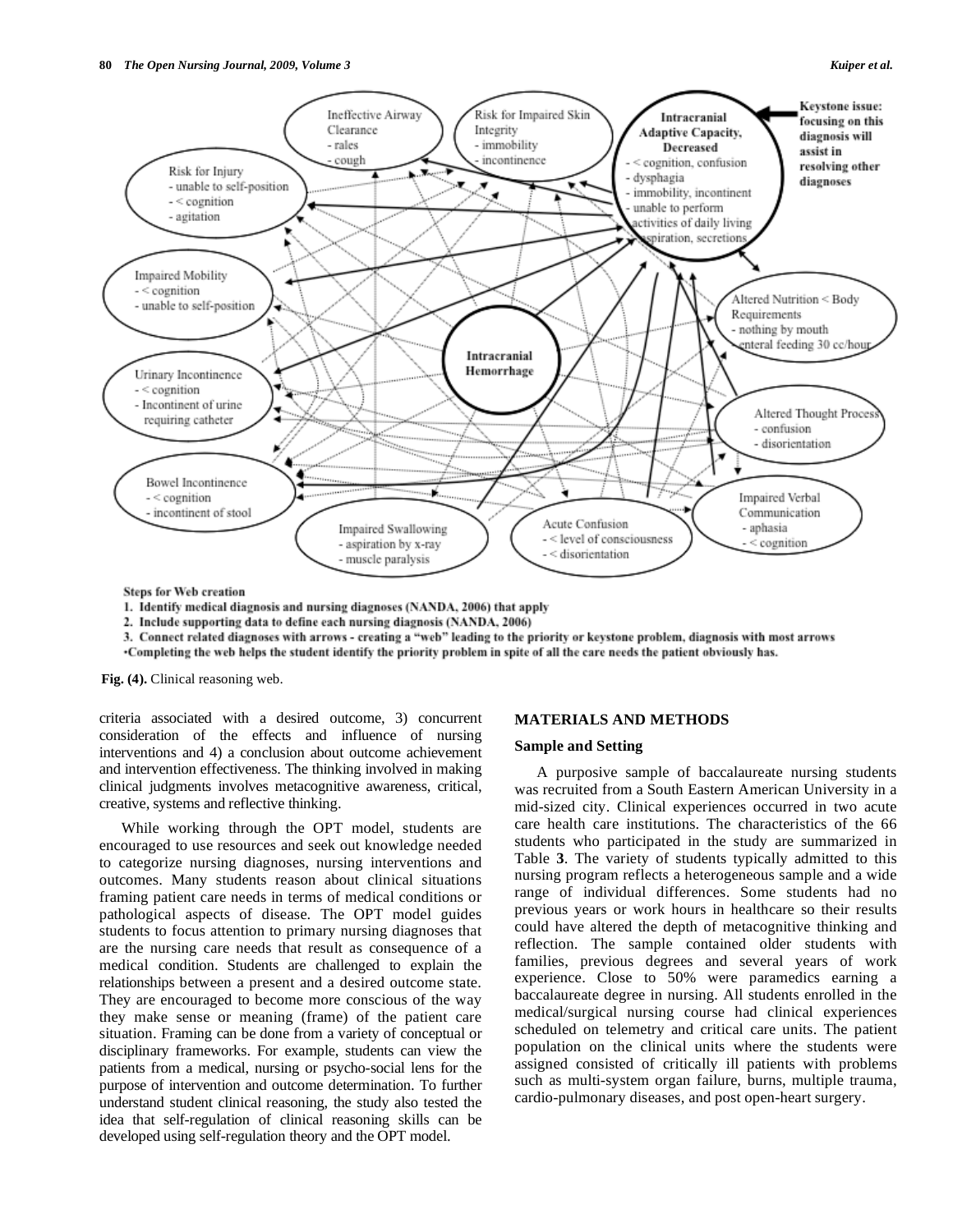| <b>Characteristics</b>     | <b>Minimum</b>     | <b>Maximum</b> | M                  | <b>SD</b> |  |  |  |
|----------------------------|--------------------|----------------|--------------------|-----------|--|--|--|
| Age                        | 20                 | 52             | 29.92              | 7.18      |  |  |  |
| Work Years                 | $\overline{0}$     | 20             | 5.21               | 5.26      |  |  |  |
| Work Hours                 | $\overline{0}$     | 80             | 31.27              | 23.39     |  |  |  |
| <b>Course Credit Hours</b> | 10                 | 21             | 14.22              | 2.86      |  |  |  |
|                            |                    | N %            |                    | N %       |  |  |  |
| Gender                     | Female             | 49 (74%)       | Male               | 17(26%)   |  |  |  |
| <b>Marital Status</b>      | Married            | 23 (35%)       | Single             | 43 (65%)  |  |  |  |
| Children                   | Children           | 32 (48%)       | No Children        | 34 (52%)  |  |  |  |
| Previous Degrees           | Previous Degree    | 43 (65%)       | No Previous Degree | 23 (35%)  |  |  |  |
| Certification              | Certification      | 57 (86%)       | No Certification   | 9(14%)    |  |  |  |
| Paramedic-BSN              | Paramedic          | 31 (47%)       | Non-Paramedic      | 35 (53%)  |  |  |  |
| N %                        |                    |                |                    |           |  |  |  |
| Ethnicity                  | African – American |                | 23 (35%)           |           |  |  |  |
|                            | Caucasian          |                | 42 (64%)           |           |  |  |  |
|                            | Asian              |                | $1(1\%)$           |           |  |  |  |

#### **Table 3. Student Characteristics N=66**

# **Design & Analysis Methods**

 This descriptive study used the quantitative methods of Z scores, percentages, Chi-Square and t-tests to evaluate the OPT model of clinical reasoning and the nursing language content over two academic semesters. The qualitative methods of verbal protocol analysis and content analysis was used to evaluate the reflective journals based on the SRL model to expose metacognitive awareness and thinking strategies. Written consent was collected after university ethics approval was obtained. All data collected was kept confidential and the results had no impact on student outcomes in the clinical nursing course in which they were enrolled. All students were required to complete the SRL journals and OPT worksheets as the usual routine course clinical assignments but participation in the study was voluntary, so even if the researcher was the clinical instructor, there was no coercion to participate. Only one student refused to participate in the study and their clinical assignments were not included in the analysis or research findings.

## **Data Collection Instruments**

 The data collection instruments included a work sheet derived from the OPT Model of Clinical Reasoning. An example of an OPT Model worksheet is shown in Fig. (**3**). The worksheets were used for clinical assignments following clinical experiences and a scoring system was developed with specific OPT model categories to evaluate student works. An example of a Clinical Reasoning Web is shown in Fig. (**4**). Self-regulation Learning journals consisted of responses to the SRL prompts. Each student completed a weekly journal as an independent activity. Using standardized prompts, students were instructed to think and write about whatever came to mind as they read the prompts and to reflect on clinical experiences. The SRL journal prompts (Table **1)** were based on a SRL Model [18, 25] and

validated by experts in educational theory. The interrater reliability for the prompts ranged from .70 to .90 [25]. Students completed assignments for 7-10 weeks to support ongoing development of clinical reasoning skills. Finally students completed a Clinical Reasoning Survey tool described in more detail in the next section of the manuscript. Data was collected over an 8 month period in 2003-2004.

# **RESULTS**

# **Measurement of Clinical Reasoning Structure; OPT Model**

 The aim of evaluating the clinical reasoning progress was accomplished by weekly use of the OPT Model Rating Scale shown in Table **4**. The OPT Rating Scale aided the analysis and evaluation of the worksheets to determine clinical reasoning progress [26]. Results showed significant correlations between the sub-groups of students and the ability to frame situations over time (Pearson Chi-Square 6.84,  $p=0.033$ ) and in the ability to make decisions about appropriate interventions over time (Pearson Chi-Square 9.882,  $p=0.007$ ). The concept of framing was the most challenging for students to master. Framing may well be a key ability of the expert practitioner and methods to assist novices to identify the larger picture, sort through data, and identify priority interventions, require formal evaluation and attention during the educational process. In this study, increased age was associated with lower ratings on the OPT Model worksheets.

 A clinical reasoning survey was created by the researchers based on the thinking and reasoning elements represented in the OPT model and used for the first time in this study. The 61 items were grouped into sections representing the client story, keystone issue, reflection, OPT model, testing, framing, decisions and judgments. The items were scaled by 7 choices on a Likert-type inventory which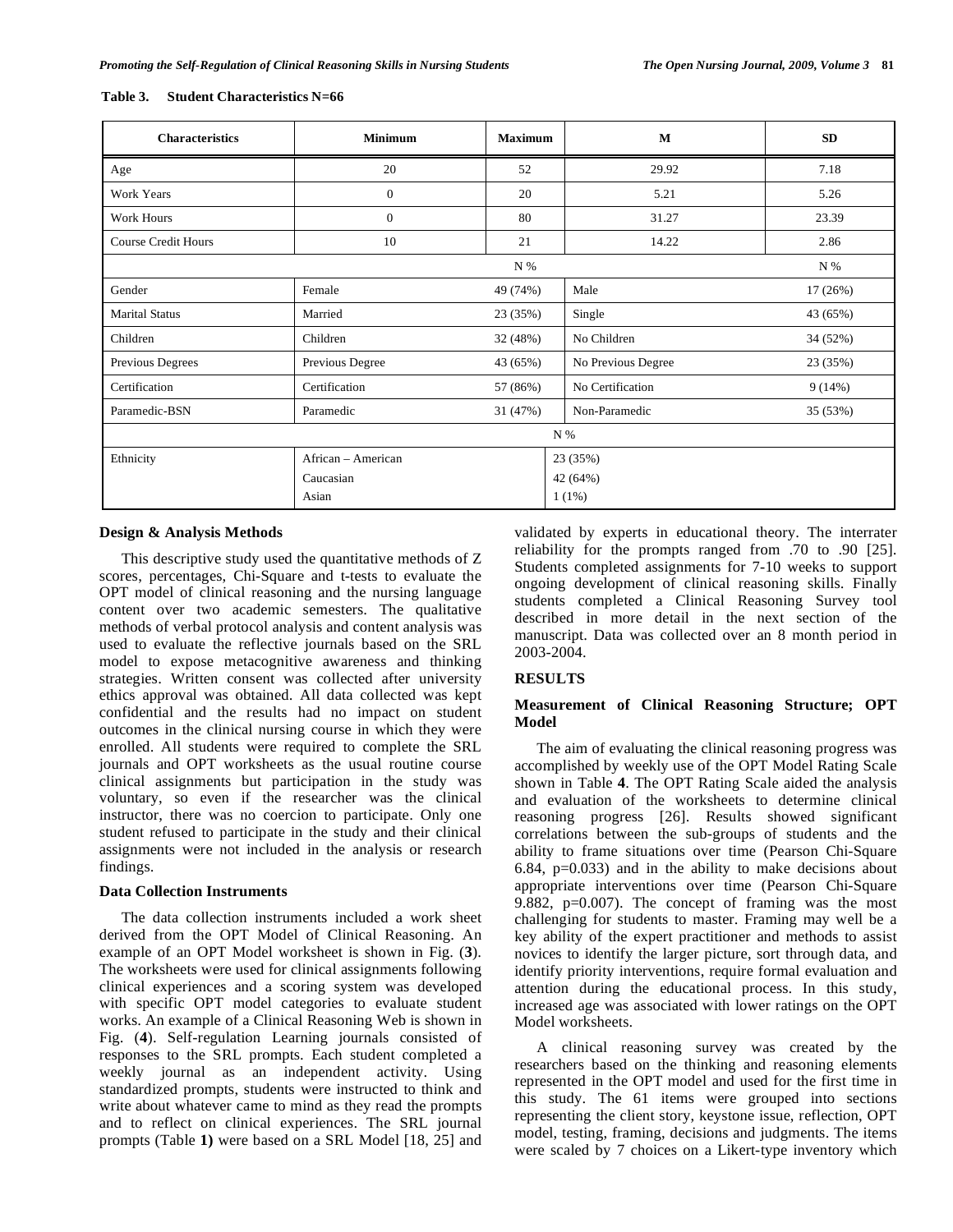#### **Table 4. OPT Model Rating Scale**

| <b>OPT Model Concept</b> |                                                                                                         | <b>Evident</b><br>$\sqrt{ }$                                                                                      | <b>Partially Evident</b>                                                                                | <b>Not Evident</b><br>$\sqrt{ }$                                                                              |
|--------------------------|---------------------------------------------------------------------------------------------------------|-------------------------------------------------------------------------------------------------------------------|---------------------------------------------------------------------------------------------------------|---------------------------------------------------------------------------------------------------------------|
|                          | <b>Client-in-Context Story:</b><br>accurate to assessment                                               |                                                                                                                   |                                                                                                         |                                                                                                               |
| $\bullet$                | <b>Cue Logic:</b><br>significant evidence listed                                                        | $\bullet$<br>Example: Defining<br>characteristics of Nursing<br>Diagnosis listed                                  | $\bullet$<br>Example: Only some defining<br>characteristics of Nursing<br>Diagnosis listed              | $\bullet$<br><b>Example: Nursing Diagnosis</b><br>without defining<br>characteristics                         |
| $\bullet$                | <b>Keystone Issue:</b><br>derived appropriately from<br>clinical reasoning web                          |                                                                                                                   |                                                                                                         |                                                                                                               |
| $\bullet$                | <b>Present State:</b><br>accurately reflects client story                                               |                                                                                                                   |                                                                                                         |                                                                                                               |
| $\bullet$                | <b>Outcome State:</b><br>appropriate NOC choices                                                        | $\bullet$<br>Example: NOC choices are<br>appropriate for Keystone<br><b>Nursing Diagnosis</b>                     | Example: Some NOC choices<br>are not appropriate for<br><b>Keystone Nursing Diagnosis</b>               | $\bullet$<br>Example: None of the NOC<br>choices are appropriate for the<br><b>Keystone Nursing Diagnosis</b> |
| $\bullet$                | <b>Testing:</b><br>appropriate tests to fill gap                                                        |                                                                                                                   |                                                                                                         |                                                                                                               |
| $\bullet$                | Framing:<br>suitable for client story                                                                   |                                                                                                                   |                                                                                                         |                                                                                                               |
| $\bullet$                | <b>Decision Making:</b><br>appropriate NIC choices                                                      |                                                                                                                   |                                                                                                         |                                                                                                               |
| $\bullet$                | Judgments:<br>evaluation of testing reveals a<br>realistic critique of client care<br>situation         |                                                                                                                   |                                                                                                         |                                                                                                               |
| $\bullet$                | Clinical reasoning web:<br>diagnoses are appropriate and<br>sufficient in number                        | $\bullet$<br><b>Example: Nursing Diagnoses</b><br>are appropriate to the case and<br>cover all patient need areas | $\bullet$<br><b>Example: Nursing Diagnoses</b><br>are appropriate but do not<br>cover all patient needs | $\bullet$<br><b>Example: Nursing Diagnoses</b><br>are too few and do not cover<br>patient needs               |
| $\bullet$                | Clinical reasoning web:<br>cue data are evident and support<br>nursing diagnoses                        |                                                                                                                   |                                                                                                         |                                                                                                               |
| $\bullet$                | Clinical reasoning web:<br>Connections between diagnoses<br>are appropriate and sufficient in<br>number |                                                                                                                   |                                                                                                         |                                                                                                               |

ranged from strongly disagree to strongly agree and given as a pre-test-post-test measure to reveal changed observations of clinical reasoning as a result of OPT model use. Data from administration of this tool was analyzed over a 4 month period of time in 2004-2005 and the results revealed significant pre to post test differences with the following items:

- "The OPT model of clinical reasoning has strengthened my thinking skills"  $(Z - 2.032, p = .042)$ ;
- "The OPT model has made a difference in how I think about patient care problems" (Z -2.922, p=.003); "I use the OPT model to assure my nursing care outcomes are well defined"  $(Z - 2.64, p = .008)$ ;
- "I seek new ways to think about complex patient care situations" ( $Z - 2.30$ ,  $p = .021$ ).

 There is an implication that increased self-efficacy with clinical reasoning activities occurred over time with this group of students.

# **Measurement of Clinical Reasoning Content; Standardized Nursing Language**

 An essential component of the clinical reasoning process is the nursing knowledge language the student uses to make choices for a priority nursing diagnosis, nursing outcomes related to the chosen outcomes of the diagnostic problems, and nursing interventions that promote transition from the identified present/problem state to a specified outcome state. The aim of evaluating nursing knowledge classifications system of NANDA-I, NIC and NOC system (NNN) language [24] provided the content or clinical vocabulary students used in this study to reason about nursing diagnoses, interventions and outcomes. These nursing knowledge classifications schemes provided the content and clinical vocabulary for clinical reasoning.

 Use of these nursing knowledge language terms or content for clinical reasoning was evaluated by a retrospective review of the OPT model worksheets in 2005- 2006 to determine the degree to which nursing activities, as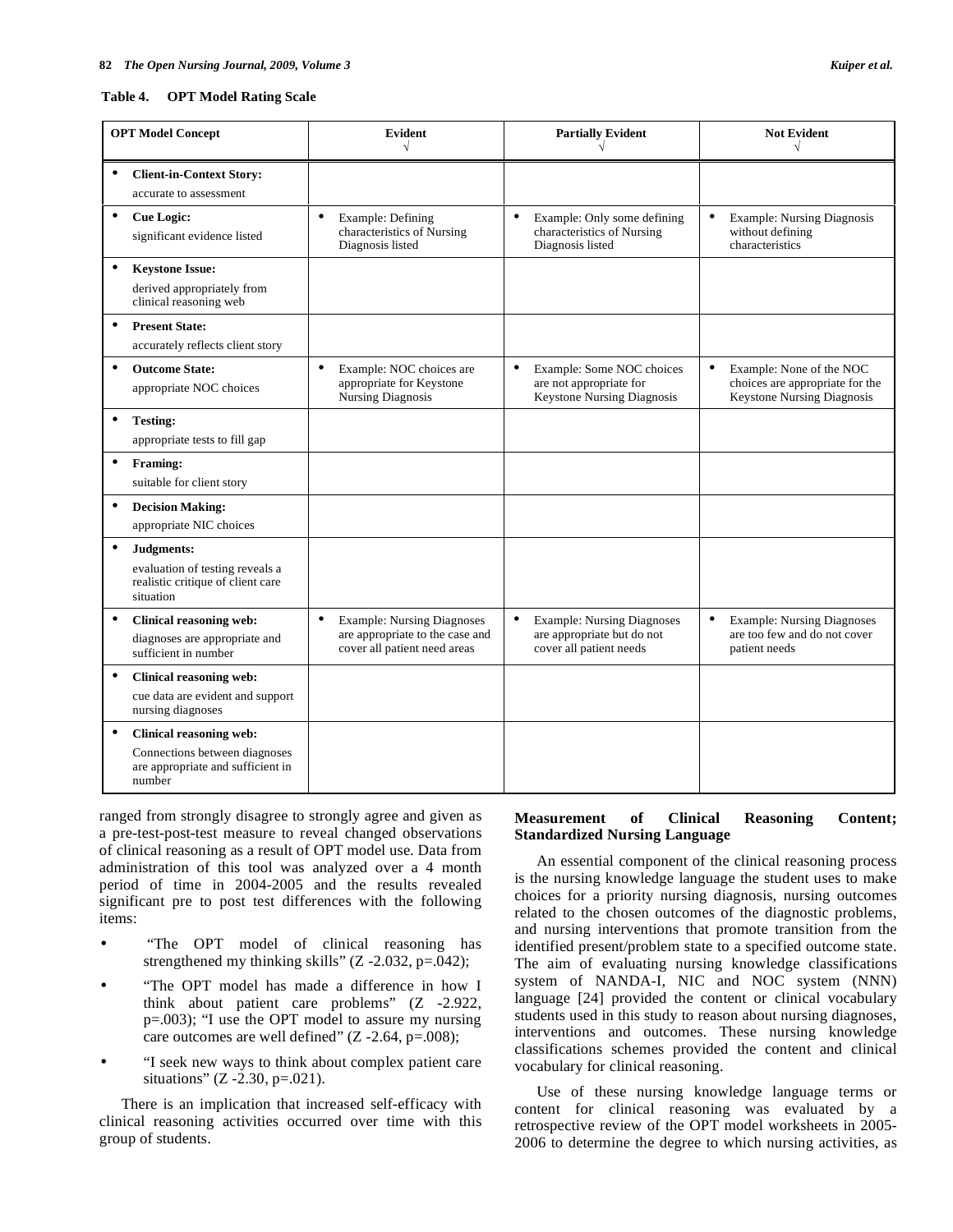stated in standardized NNN language, corresponded with clinical reasoning and SRL skill development. Results showed students stated the priority keystone problem in the appropriate NANDA-I format 92% of the time. Nursing outcomes contrasted with NANDA-I diagnoses were in the correct NOC language 22 % of the time and implied in other language 72% of the time.

 Nursing interventions related to NANDA diagnoses were stated in NIC language 61% of the time and implied in other language 39% of the time. For example, the outcome for a diagnosis of altered tissue perfusion related to renal insufficiency might have a NOC outcome as *fluid balance* but be stated as no *pitting edema*. The NIC intervention in this situation could be *fluid monitoring* or *fluid management* but be stated as *assess IV fluids and IV site*. Overall, the clinical reasoning activities with the OPT model worksheets promoted priority nursing diagnoses that were associated with implied outcomes and a list of appropriate interventions [27]. Those students who consistently used NNN language with OPT clinical reasoning worksheets, as measured by the researchers, were also evaluated to be safe practitioners by their clinical instructors. These students had higher ratings on the worksheets. There was no evidence that they in fact had better clinical reasoning skills and this warrants further investigation.

# **Measurement of Clinical Reasoning Process; Self-Regulated Learning (SRL)**

 The aim of evaluating **t**he process of SRL was important to discover the acquisition of clinical reasoning skills. Retrospective verbal protocol analysis (RVPA) was the method used to examine the nature of students' reasoning based on the words they used to record reflections. The premise of verbal protocol analysis is that documenting the way subjects search for information, evaluate alternatives and choose the best option is registered through verbalization and analyzed to discover decision making processes and patterns. Information is gathered in VPA about cue stimuli, product associations and terminology used. Verbal protocol technique traces and explains decision making processes and is thus an excellent method for investigating decision making processes. The researchers transcribed student journal responses into word files of sequenced task-relevant statements and content analyzed them with a coding scheme that resulted in descriptive statistics relevant to the concepts of the SRL theory. Word choice enables predictions about problem solving [28]. Verbal protocol analysis (VPA) is a method used to examine the nature of thinking and reasoning based on statements subjects use during decision making processes to enable predictions about problem solving [29].

 There are two types of VPA, concurrent and retrospective analysis. Research shows that retrospective analysis gives more statements about the final choice during decision making while concurrent analysis gives one more insight into decision making steps between stimulus introduction and final choice outcome [28]. The goal of VPA is to get accurate reflection of thoughts in short term memory which are then processed and retrieved. Three criteria must be satisfied if the verbal data is to denote underlying cognitive processes; a) relevance – talk about task at hand, b) consistency – logically consistent with verbalizations that

just preceded them, and c) memory – information can be remembered .

 The student journals were analyzed over a 6 month period of time from 2004 to 2005 using retrospective VPA as words and statements were examined and grouped into categories to enable the researcher to pick out the cognitive (thinking) and metacognitive (reflective) thoughts used. The limitations of VPA are that procedural data and decision actions and thoughts may be reported in a socially desirable fashion to impress the researcher. Also, memory failure results in mixed past and present experiences occurring at the same time so choices may be rationalized. Therefore the protocols were broken down into phrases or segments to analyze choice microstructure or words which is more reliable and detailed of the decision making processes taking place [28, 29]. Results showed that most reflections were related to thinking strategies, environmental situations and self-monitoring of performance. When assertional statements were evaluated and compared to a those of a student group who used SRL journaling without the OPT model (t=2.650, df 22,  $p = .01$  [2], there were more cause and effect relationships in regard to patient care activities in this sample of students than in samples who did not use the OPT model. The changes noted in this analysis display metacognitive awareness and thinking strategies supported by the use of SRL strategies. Self-regulated learning strategies coupled with the OPT model suggest benefits of self-observation and self-monitoring during clinical reasoning activities, and pinpoint areas where guidance is needed for the development of cognitive and metacognitive awareness and clinical reasoning skill acquisition.

# **LIMITATIONS**

 All students enrolled in the medical/surgical course participated in this descriptive study to adequately describe the clinical reasoning strategies used. The purposive technique of including all enrolled students prohibited the use of a control group. While all but one student agreed to participate, the sample number of 66 precludes a wider generalization beyond the local area due to the lack of power in the sample size. A final limitation was the lack of variability between students on the OPT Model Rating Scale. The authors have subsequently revised this scale to include more evaluation items to determine more specifically where student differences occur [30].

# **RECOMMENDATIONS AND CONCLUSIONS**

# **Application to Practice**

 This research supports a framework for effective teaching and learning methods to promote and document learner progress in mastering clinical reasoning skills. Consistent use and attention to SRL strategies and processes is likely to support new graduate nurses as they discriminate between the complexities and uncertainties of patient care situations, and learn to prioritize care, and make effective decisions [27]. The uniqueness of the OPT model of clinical reasoning provides structure is its attention to systems thinking, reflective thinking, the contrast between a present and desired state and the focus on judgment which is often omitted in other decision making models that rely on algorithms, procedures, and protocols [31]. Novices, who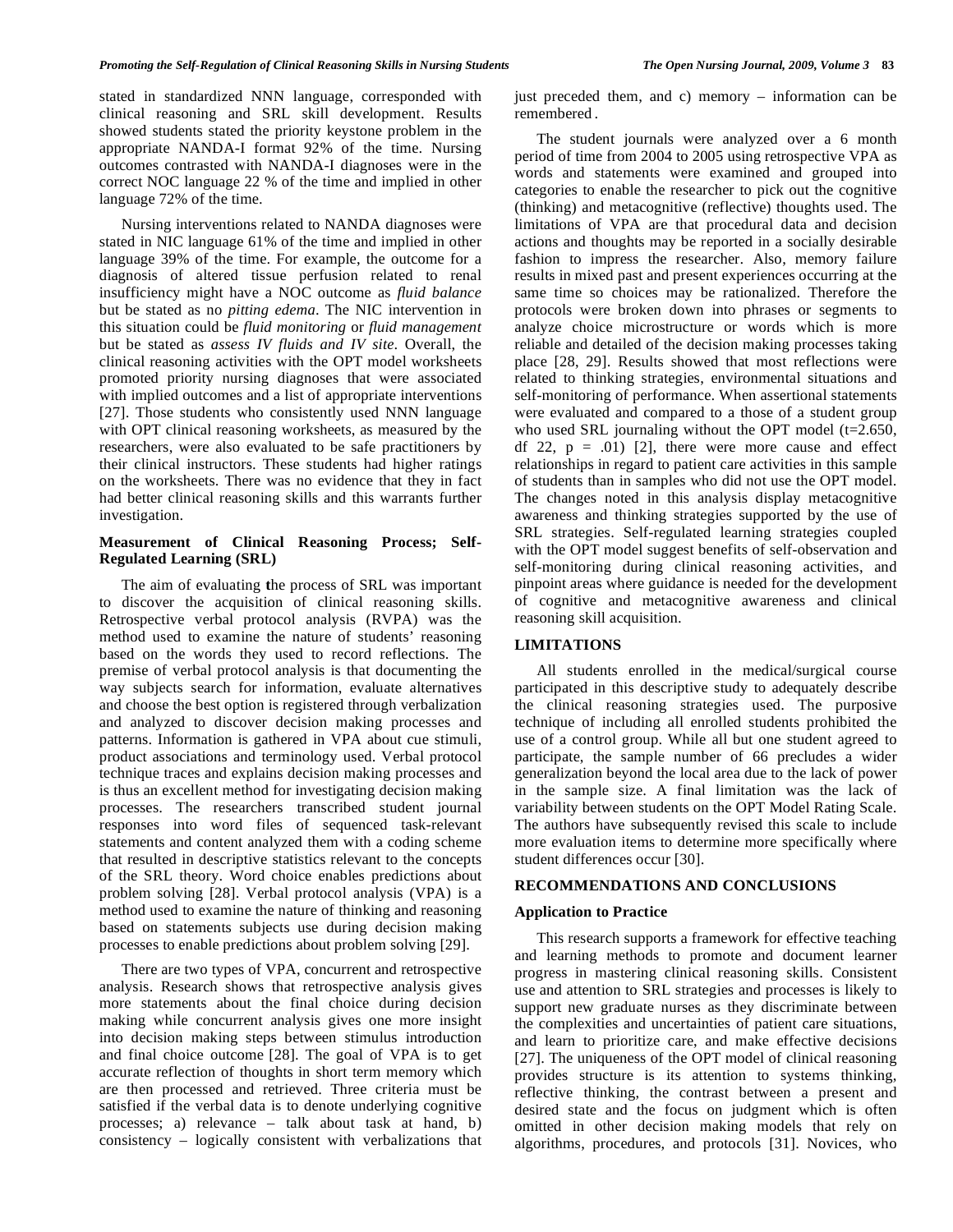transition into the practice role, need mentoring and feedback to sustain the clinical reasoning skills they have learned. The structure, process, and outcomes described through the application and evaluation of this framework which includes standardized nursing language shows that clinical reasoning skills develop over time with practice and feedback. Knowledge needed to inform thinking is not automatic, and reliance on few established patterns in memory limits the ability to identify appropriate nursing interventions [19]. The OPT model and NANDA content may well aid the older non-traditional student who has unique thinking processes related to life experience that impact recall and pattern recognition and thus influencing nursing care planning. The OPT model may also serve to assist the student with previous medical training such as the paramedic to transition into the role of the registered nurse, as these students did not show any unique uses of clinical reasoning skills during the study. Continuous development of clinical reasoning skills is crucial to all areas of nursing to help avoid *failure to rescue* situations [32]. Capturing changes in clinical reasoning skills' using these methods reveals a structure for consistent teaching, learning and mentoring of nurses and new graduates as they develop the skills to frame situations and make decisions and clinical judgments with increasingly complex clinical situations.

 The OPT model has been shown to assist the development of clinical reasoning in students in psychiatricmental health experiences [33, 34], tested as a debriefing method following with human patient simulation [35] and as a measure of clinical reasoning as students use personal digital assistants at the point of care [36]. Educators are influential in helping students develop self-regulation and clinical reasoning skills in any and every clinical experience available to them. Educators who promote the combined use of the OPT model and reflective SRL strategies will assist students to use a framework that attends to structure, process, and outcomes for clinical reasoning. This framework supports and reinforces student thinking about patient outcomes, the adequacy of self-judgment and skill competence and the environmental issues that impact performance.

#### **Future Research**

 Concurrent use of SRL theory and the OPT model teaching and learning strategies enhanced the achievement of clinical reasoning skills in this sample of students. Further research is needed to examine the development of clinical reasoning skills learned over time. Recent research that described experienced nurses who were not yet experts suggests that a conceptual language and clinical reasoning heuristics are needed to speed the clinical reasoning process [37]. The use of the OPT model is a structure that requires attention to a conceptual language and the development of metacognitive awareness that results in a better understanding of practice outcome based activities, improved communication between levels of expertise, and increased self-regulation effectiveness [37]. In addition, the OPT model and SRL prompts need to be used concurrently with other measures to test concurrent validity of clinical reasoning.

# **CONCLUSIONS**

 Reflection on this research from 2004 has resulted in refinement of the OPT rating scale, use of the OPT model with various samples, and in a variety of clinical situations. It is important at some point to synthesize the contributions of the research and the significance of the models to show the connections between the components of metacognitive reflection, standardized nursing language and nursing care planning to give structure to the complex process of clinical reasoning for better understanding of what students are thinking and how educators can support student growth. Thinking and reasoning about the complexities and relationships between and among these needs requires attention to the content, processes and outcomes that make a nursing care difference. Competent clinical reasoning remains a goal of nursing education and a competence desired by employers who hire new graduates. This goal is shared by a global community that has the health care of its citizens as a priority and unites all nursing educators to use the best frameworks when preparing the health care workforce of the future.

## **FUNDING**

 The authors would like to express appreciation to the American Association of Critical Care Nurses for funding this study as a clinical practice grant, 2002 - 2004.

#### **AUTHOR CONTRIBUTIONS**

Study design: RAK and DJP.

Data collection: RAK and DDK

Data analysis: RAK and DDK

Manuscript preparation: RAK, DJP, DDK

## **REFERENCES**

- [1] Benner P. Uncovering the wonders of skilled practices by listening to nurses' stories. Crit Care Nurs 1992; 12: 83-9.
- [2] Kuiper R. Enhancing metacognition through the reflective use of self-regulated learning strategies. J Cont Educ Nurs 2002; 33: 78- 87.
- [3] Kuiper R. Nursing students use and experience with the OPT Model of reflective clinical reasoning. Unpublished pilot study. Winston-Salem State University, Winston-Salem 2002.
- [4] Kuiper R, Pesut D. Promoting cognitive and metacognitive reflective clinical reasoning skills in nursing practice: selfregulated learning theory. J Adv Nurs 2004; 45: 381-91.
- [5] Pesut D, Herman J. Clinical reasoning the art and science of critical and creative thinking. Albany: Delmar Publishers 1999.
- [6] Walker P, Redman R. Theory- guided evidence-based reflective practice. Nurs Sci Quart 1999; 12: 298-303.
- [7] Griffiths M, Tann S. Ripples in the reflection. BERA dialogues 1991; 5: 82-101.
- [8] Facione N, Facione P. Externalizing the critical thinking in knowledge development and clinical judgment. Nurs Outlook 1996; 44: 129-36.
- [9] Corcoran S. Task complexity and nursing expertise as factors in decision making. Nurs Res 1986; 35: 107-12.
- [10] Greenwood J. The apparent desensitization of student nurses during their socialization. J Adv Nurs 1993; 18: 1471-9.
- [11] Lauri S, Salantera S. Decision-making models of Finnish nurses and public health nurses. J Adv Nurs 1995; 21: 520-7.
- [12] O'Neill E. Home health nurses' use of base rate information in diagnostic reasoning. Adv Nurs Sci 1994; 17: 77-85.
- [13] King P, Kitchener K. Developing reflective judgment. San Francisco, CA. San Francisco: Jossey-Bass Publishers 1994.
- [14] Kolb D. Experiential learning as the science of learning and development. Prentice Hall, Englewood Cliffs: Prentice Hall 1994.